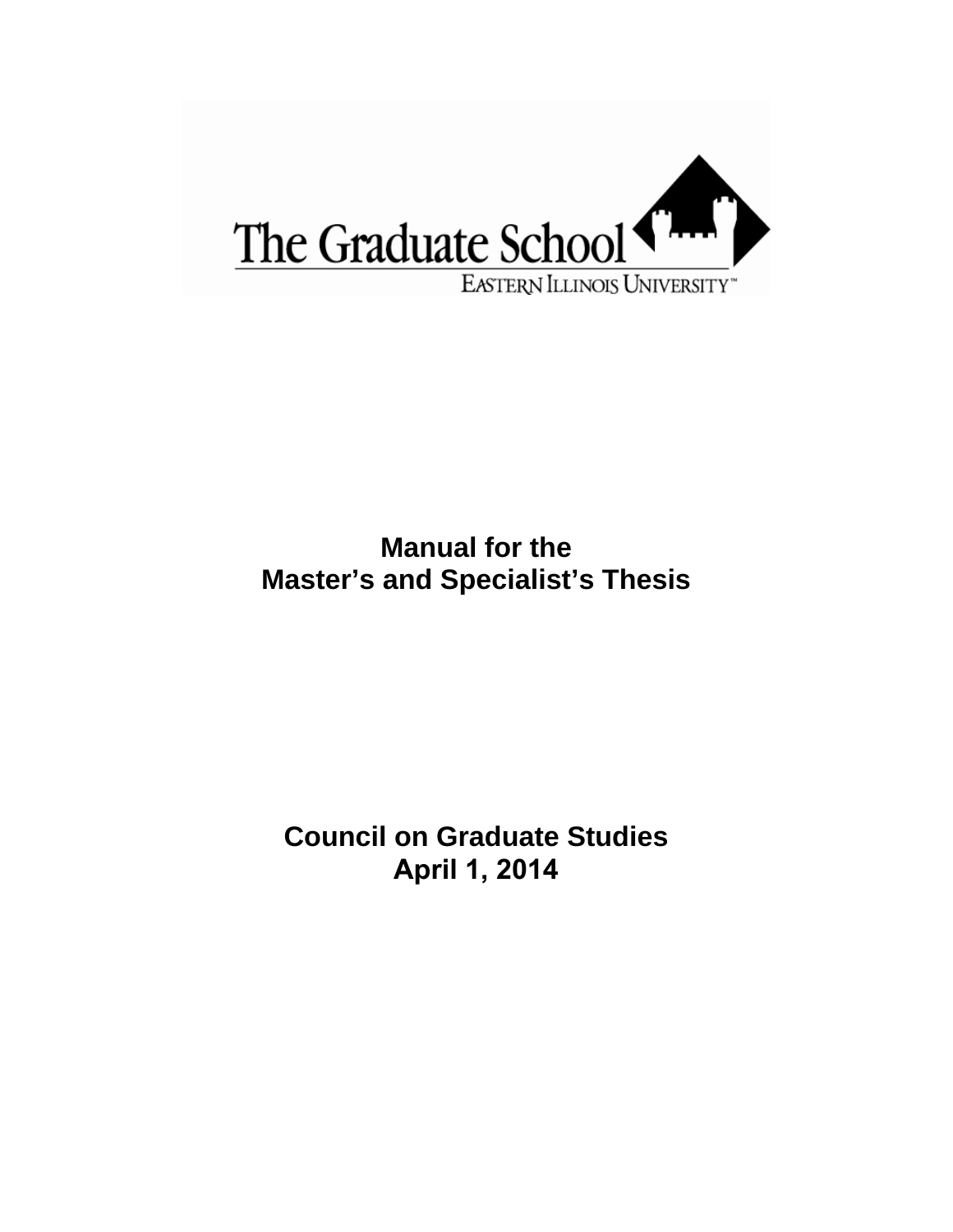Eastern Illinois University **Specialist's Thesis** 600 Lincoln Avenue Charleston, IL 61920

# **The Graduate School Manual for the Master's and**

#### **Introduction**

Advancing scholarship through original research and creative activity are hallmarks of graduate education at Eastern Illinois University. Research and creative activity are reflected in requirements for graduate theses, research courses, independent study programs, and related research activities with graduate faculty members who mentor graduate candidates through the process of scholarly inquiry and expression in their academic disciplines. The master's and specialist's thesis are designed to promote and support graduate research.

A thesis is a required component of some master's and specialist's degrees or options. The thesis is a scholarly contribution to knowledge in the candidate's selected area of study. Thesis research is conducted by degree candidates in consultation with a thesis committee and under the direct supervision of the thesis director who must be a Regular Member of the Graduate Faculty. The committee oversees and guides the research to ensure that the completed scholarship meets the standards for original research of Eastern Illinois University and the academic discipline.

The purpose of the Manual for the Master's and Specialist's Thesis is to provide graduate candidates with clear and concise guidelines to facilitate student success and to assist students in achieving a high quality thesis. Candidates are advised that graduate programs may establish additional guidelines for completing a thesis and should consult the Coordinator of Graduate Study regarding these requirements. Program contact information is available in the *Graduate Catalog* and on the Graduate School web site at http://www.eiu.edu/~graduate/. A checklist of the steps required for completion of the thesis can be found on page 9 of this manual.

#### **Policies on Thesis and Non-thesis Options**

- **Thesis Options:** As noted previously, the thesis is a scholarly contribution to knowledge in the candidate's selected area of study. Pursuing a thesis option may require multiple terms to complete. The thesis may be a requirement in some programs. In other program, the thesis may be one of several options of study. Earning credit on the transcript for the thesis requires that the candidate complete all of the requirements for the thesis that are outlined in this manual. Once the approved thesis is deposited with Booth Library as part of the degree completion process a student may earn credit on the transcript for the thesis.
- **Non-thesis Options:** Non-thesis options are programs of study that require completion of requirements that do not include completion of a thesis.Non-thesis options may include comprehensive exams, internships, research projects specialized to the field of study, or other requirements as part of the degree program.
- **Changing from Thesis to Non-thesis Options:** Candidates and research mentors may decide after initiating a thesis project that the thesis option is no longer the best option for the candidate. With approval of the program's administration (Chair and/or Graduate Coordinator) candidates may request a change of status to a non-thesis option. When a change is approved, candidates will retain the NC designation on their transcripts for the thesis hours in which they were enrolled.

#### **Policies on Approvals** *Prior to* **Initiating Thesis Research**

*Prior to* initiating master's or specialist's thesis research, the following approvals are required.

 **Approval of the Thesis Committee.** [http://www.eiu.edu/graduate/facstaff\\_faculty.php](http://www.eiu.edu/graduate/facstaff_faculty.php): This web site provides a current member list of graduate faculty. Thesis committees are typically composed of three members of the graduate faculty including the thesis director who serves as chair. The number of committee members may vary. Degree candidates enrolled in degree programs or options which require a thesis should identify a prospective member of the graduate faculty who will serve as the thesis director. The candidate, in consultation with the director, should identify other qualified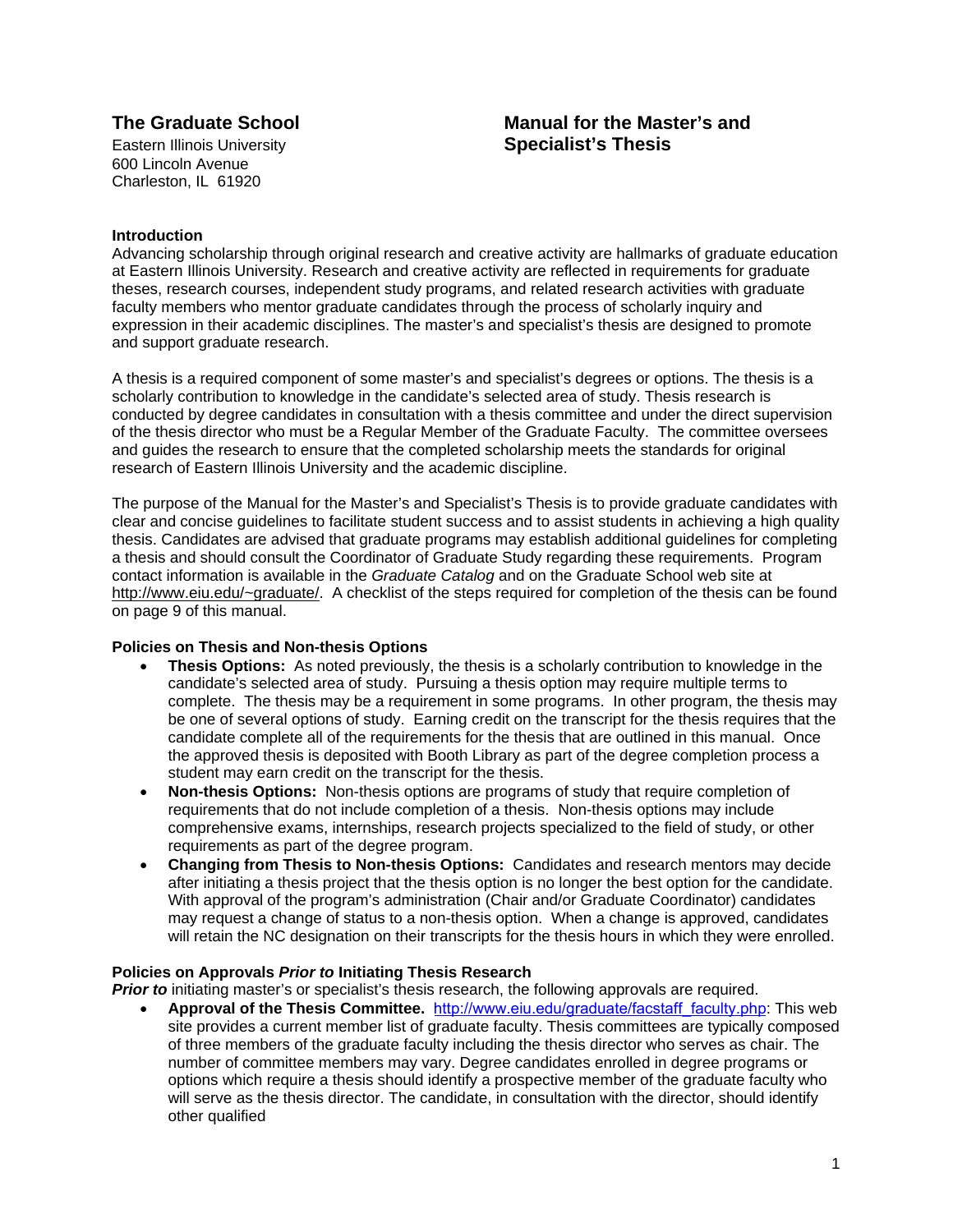members of the graduate faculty who will serve on the candidate's thesis committee. The candidate should identify the thesis topic, question, or area of study to verify that the members of the committee have expertise appropriate to the topic. Regular and Adjunct Members of the Graduate Faculty may serve as committee members. The thesis director and committee are approved by the program's administrative processes *prior to* initiating the thesis research.

- **Approval of the Proposal**. Following consultation and input from the thesis committee, the candidate should develop a research proposal that should include enough information for committee members and other interested members of the University community to carefully examine the merits and quality of the project to insure that it meets the department's standards for rigor. Typically the proposal will include, but not be limited to, an introduction of the problem or question, a literature review which provides a summary of the current status of the problem, a method of study, and a proposed time line for the project. The proposal is typically reviewed in a formal presentation. The proposal should be circulated to committee members at least 2 weeks prior to the presentation or the review deadline; this requirement may be waived by committee members. The proposal should be approved by the committee according the to program's administrative processes *prior to* initiating the thesis research.
- **Approval of the Institutional Review Board (IRB) and Animal Care and Use Committee (IACUC)**. Institutional policies require that all research conducted by faculty, staff, and students that involves human or animal subjects must be approved by the appropriate University compliance committee. Research involving living human subjects or data collected from living human subjects must be reviewed and approved by the Institutional Review Board (IRB). Research involving the use of living animals must be reviewed and approved by the Institutional Animal Care and Use Committee (IACUC). It is the joint responsibility of the faculty sponsor and the candidate conducting thesis research involving human or animal subjects to obtain compliance committee approval *prior to* initiating the research. A letter from the compliance committee documenting the approval should be included in the thesis appendix. Contact the Graduate Coordinator or the Compliance Coordinator in the Office of Research and Sponsored Programs for information regarding protocol review forms and the protocol review process. Instructions, forms, and information are also available on the Office of Research and Sponsored Programs at www.eiu.edu/~grants/

#### **Best Practices for Initiating the Thesis Research**

Candidates may initiate the thesis research following approval of the thesis committee, approval of the project by the committee and approval of the required University compliance committees. Candidates are advised to follow these practice guidelines when initiating their thesis research in order to insure the highest standards of scholarship in thesis research.

- **Thesis Director.** Candidates should establish a weekly meeting with the thesis director to review progress, verify that the project continues to meet the academic standards of the program, and to address concerns or other issues that would impede progress.
- **Thesis Committee**. Candidates are expected to meet regularly with their thesis advisors to discuss the progress of the project. Candidates are encouraged to meet regularly with the committee so that the committee is informed of any changes, concerns, or interruptions in progress. Committee members should receive revised chapters to ensure the committee's continued support and commitment to the project and to incorporate review information from the committee into the project.
- **Accuracy in Execution**. Candidates have an obligation to execute the project as approved by the thesis and compliance committees. Substantial departures from the original project require that candidates review and determine with the advisor and committee members if new review and approval is required.
- **Citation of Literature**. Thesis authors should confirm with programs the preferred form of reference citation. For convenience, a list of preferred styles is included with this Manual. Consistently following the program's selected citation style and ensuring that each text citation is matched within the list of references is an expected standard of thesis scholarship.
- **Use of Materials Protected by Copyright**. Copyright is the legal right of an owner of created material to control copying and ownership of that material. Eastern Illinois University is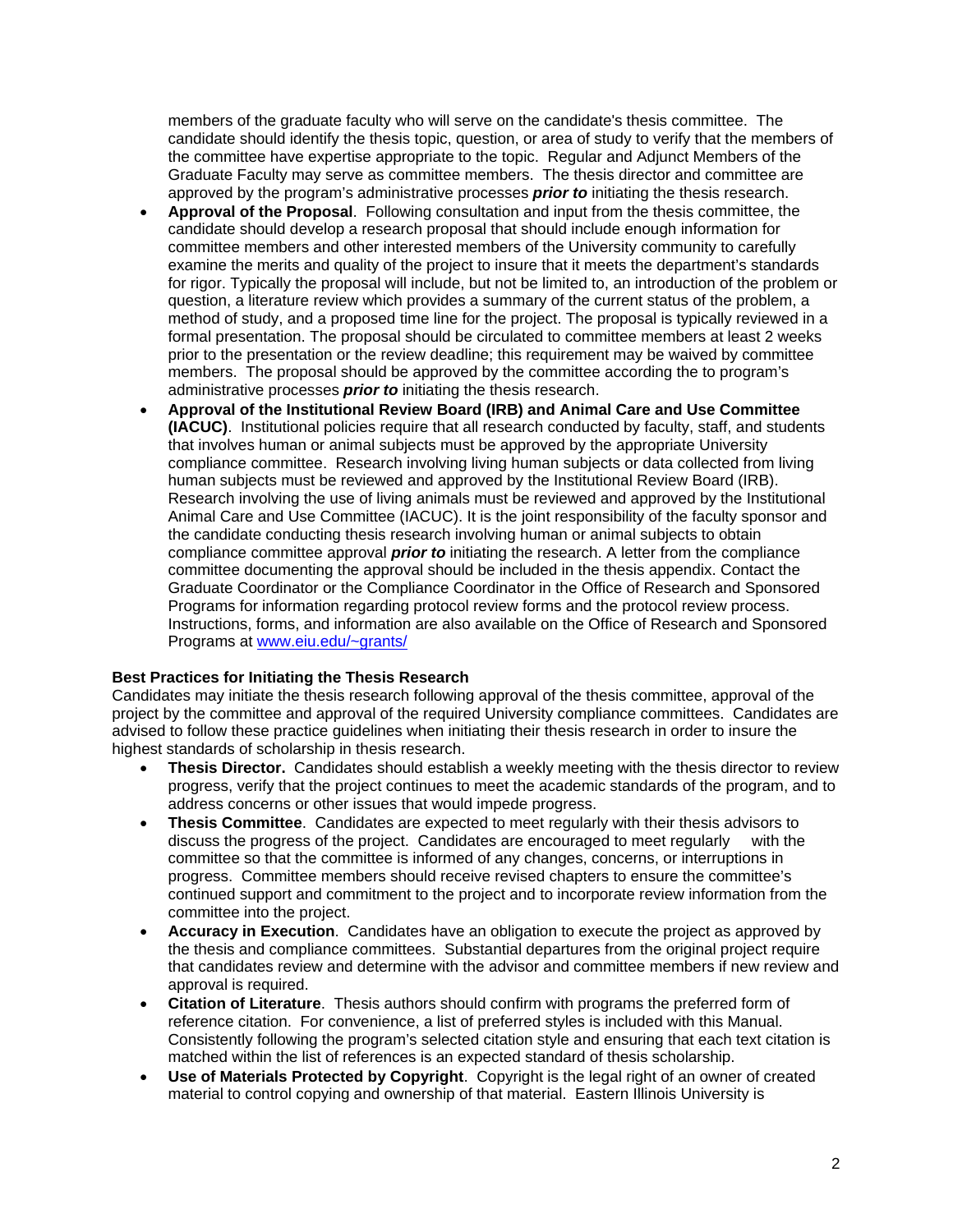committed to using copyrighted material in ways that are consistent with the federal Copyright Act (Title 178 of the U.S. Code). http://www.eiu.edu/~auditing/IGP/policy48.4.html is the University web site that provides information on compliance with copyright law and fair use of copyrighted material. Additional information is available at http://www.eiu.edu/!copyright/. In addition, graduate candidates may contact Booth Library for staff assistance with copyright issues.

 **Permission to Reprint:** Use of artwork, graphs, or photographs from another author requires written permission from the original author and acknowledgment in the thesis.

#### **Policies on Intellectual Property and Dissemination by Booth Library**

Completion of the requirements for the degree in a thesis option also requires that you deposit the completed and approved thesis with Booth Library. For candidates in the thesis option, depositing the thesis with Booth Library is required to certify degree completion by the Graduate School Certification Officer. The Library holds responsibility for maintaining the scholarly works produced by the institution and to distribute those works to others. The Library will make the thesis available to other scholars via print and technology methods. The Thesis Manual serves as your notification prior to completing the thesis, that by choosing a thesis option in a graduate program you are also agreeing to deposit the thesis and to allow distribution of the thesis according to the distribution procedures established by the Library in order to earn the degree. These policies relate to copyright and dissemination of intellectual works.

- **Copyright Ownership:** Eastern Illinois University follows standard protocol of colleges and universities and provides that students own the copyright of their thesis.
- **Deposit of the Thesis:** In order to have the graduate degree certified to the transcript, the approved thesis must be deposited with Booth Library.
- **Standard Thesis Dissemination Policies:** The mission of Booth Library is to preserve and provide access to works of scholarship. In service to that mission, the library will provide access to all master's theses produced at Eastern available for personal study, research, and other notfor-profit educational purposes. At the time that a thesis is deposited with Booth Library, candidates and their Directors sign the Thesis Maintenance and Reproduction Certificate [web address for this form]. This makes the scholarly work immediately available to other scholars.

#### **Policies on Withholding the Graduate Thesis from Public Release**

In some cases, the master's thesis might result in marketable intellectual property or may be part of a larger funded or unfunded project leading to publications including articles, books, or related scholarly work. In these cases, the candidate or the director may require that the work be temporarily withheld from open access until these processes are initiated. This must be done through the formal process of submitting a Thesis Withholding Request Form through Booth Library.

- **Deposit of the Thesis:** In order to have the graduate degree certified to the transcript, the approved thesis must be deposited with Booth Library.
- **Withholding the Graduate Thesis Criteria:** Candidates and their thesis directors must provide evidence by completing the Thesis Withholding Request Form that the thesis be withheld to protect a contractual obligation such as a grant or sponsored research, that the work is under consideration for publication, or that the work includes a potentially patentable invention. Request to withhold publication for other reasons will not be considered.
- **Period of Withholding:** Candidates may request that the master's thesis be withheld for one year and may request an additional extension of one year. After two years, the master's thesis will be made accessible.
- **Withholding by Candidate or Director:** The graduate candidate, the thesis director, or both may request that a thesis be withheld.

#### **Best Practices for Graduate Directors**

King (2003) and DeNeef and Denecke (2008) note that best practices for faculty members who agree to direct the master's thesis includes an honest discussion with the graduate candidate prior to initiating the thesis research regarding the potential for withholding access of the completed thesis project. In this way, the candidate will understand prior to initiating the research the reasons for withholding standard publication of the thesis. Because many master's degree candidates pursue additional graduate degrees or pursue careers in industries that require evidence of research experience, delaying access may have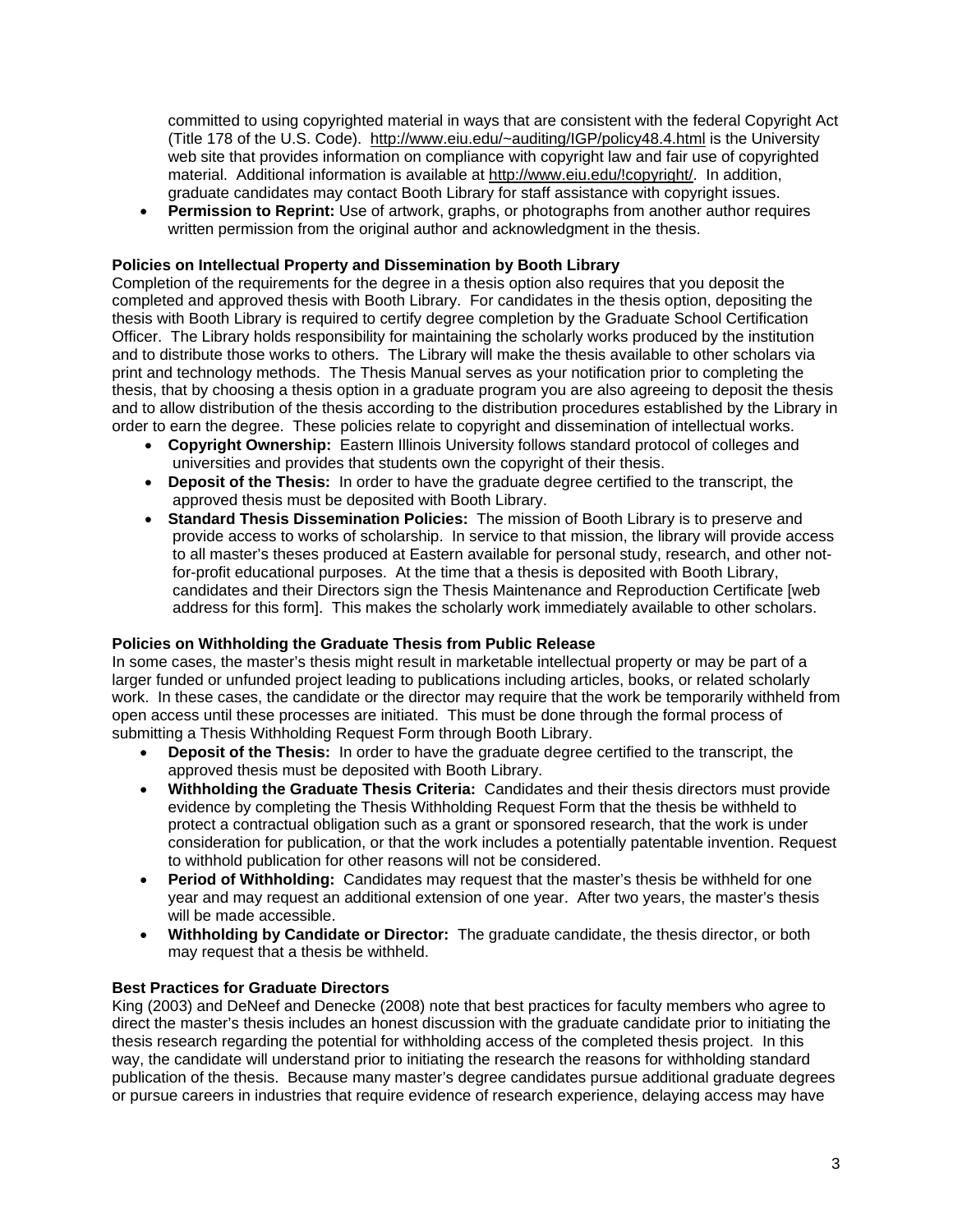implications for the future aspirations of the candidate. King states: "If there are constraints on publication, the student should be made aware of them before choosing to participate in the research, and both the faculty member and the student must consider the impact of such delays on the student's career prospects." (King, 2003, p. 15.)

#### **Thesis Registration Policies**

Candidates register for two types of credit while completing a thesis. These include Thesis and Noncredit Thesis.

- **Thesis [Program Prefix (ART, BIO, CHM, etc.) 5950<sup>1</sup> ].** A student in a thesis option may enroll for thesis credit. Thesis credit is earned by pursuing a scholarly contribution to knowledge in the candidate's selected area of study. Thesis may be repeated so that a maximum of six semester hours of thesis may be applied to a degree and a maximum of nine semester hours of credit in a combination of independent study, research, or thesis may be applied to a degree. Candidates typically register for thesis hours during the semesters or terms in which they pursue the thesis; however, candidates are advised to consult with programs regarding specific procedures for thesis registration.
- **Non-Credit Thesis [Program Prefix (ART, BIO, CHM, etc.) 5951<sup>1</sup> ].** A student in a thesis option must remain continuously enrolled during the fall and spring terms until the approved thesis project is completed in order to retain access to library, technology, and related services required to support completion of the thesis. If a student has completed enrollment in the maximum number of hours of credit for thesis [5950], or independent study [5990] allowable, then registration in 0 credit hours of Non-credit Thesis [Program Prefix 5951] as an auditor is required. Enrollment in 5951 after meeting the maximum number of hours for thesis, research, and/or independent study allows a student access to services required to complete the thesis. Students who are registered only for 0 credit hours of 5951 are not eligible to apply for financial aid, will not be able to defer payment on student loans, cannot work on campus under student employment, cannot apply for emergency short term student loans, and will not qualify for student health insurance.

**1** The Master of Science in Communication Disorders and Sciences uses CDS 5890 for Thesis and CDS 5891 for Non-Credit Thesis.

#### **Earning Thesis Credit**

- **DC or Deferred Credit:** Thesis research requiring work of a continuing nature over several terms before the final project is completed may receive the grade "DC" or "Deferred Credit." Deferred Credit designates that the student remained enrolled for credit throughout the term and that the project is continuing into another term.
- **CR or Earning Thesis Credit:** Upon completion of the final project, the instructor will file a Grade Correction Form with the Records Office no later than four days prior to the official close of the term published in the Class Schedule. Only after the thesis is complete may a candidate earn credit for the thesis hours. There is no option for earning "partial credit" for a thesis. The entire project must be completed in order for any of the thesis hours to earn the CR designation.
- **NC or Nor Credit:** If a Grade Correction Form is not submitted then any "DC" grades remaining on the transcript will be changed to "NC" at the time the degree is completed or within the six year time limit or approved time limit extension. This signifies that the thesis was not completed. Graduate students admitted on or after the Fall of 2003 may not be certified for degree completion if any grades of "DC" remain on the transcript.

 $\bullet$ 

#### **Resources to Support Graduate Research/Creative Activity**

[http://www.eiu.edu/graduate/students\\_awards\\_competitivestudent.php](http://www.eiu.edu/graduate/students_awards_competitivestudent.php): This web site provides application materials, guidelines, timelines, selection procedures, and award levels. The Graduate School sponsors a broad range of competitive awards programs to promote and support graduate research/creative activity. All candidates selected for any of the Graduate School research awards are required to present their proposal or completed projects during the Annual Graduate Student Exposition.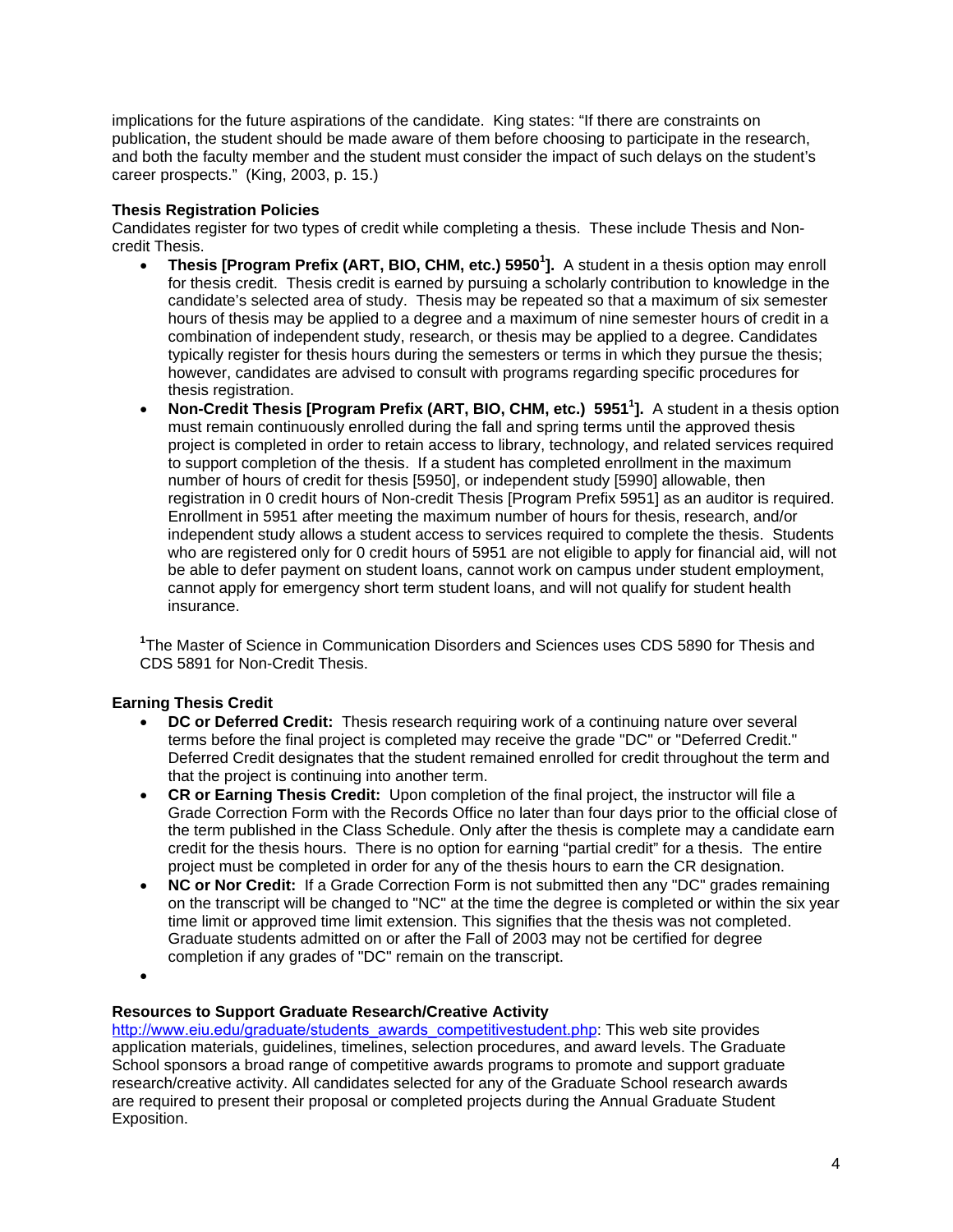- **Graduate School Research/Creative Activity Awards Competition**. This program provides financial support for outstanding graduate research and creative activity projects that include opportunities for graduate candidates to partner with external businesses, industries, or educational agencies to foster improvements and development of new creative ideas.
- **Williams Travel Awards Competition**. Named in honor of a former Dean of the Graduate School, Dr. Larry Williams, Williams Travel Awards provide travel support for graduate candidates who have papers or creative works accepted for presentation at regional, state, or national conferences.
- **Robert and Kathryn Augustine Distinguished Master's Thesis Award and EIU Award of Excellence Competition**. The Distinguished Master's Thesis Award Competition provides recognition of the highest achievement in master's degree research. The EIU Master's Thesis Award of Excellence provides recognition of the second highest achievement in master's degree research based on those candidates who are nominated for the Distinguished Master's Thesis Award Competition.
- **Graduate Exposition and Distinguished Graduate Students Awards Ceremony**: Co-hosted by the Graduate Student Advisory Council, the Council on Graduate Studies and the Graduate School, the Graduate Exposition and Distinguished Graduate Students Awards Ceremony provide a forum during the spring term to showcase the research creative activity of graduate students. The Awards Ceremony provides formal recognition of the achievements of graduate students who have distinguished themselves through scholarship, research, or leadership.

### **Sections Comprising the Master's or Specialist's Thesis**

The Publication Manual of the American Psychological Association (APA) is the preferred thesis style of many programs. Some programs prefer other thesis styles including the Modern Language Association (MLA), Council of Biological Editors (CBE), or Turabian. Program thesis style preferences are listed at the back of this Manual. Candidates should verify with Coordinators of Graduate Study the preferred thesis style of the degree program. The sections outlined below are based on APA style. While brief definitions of each section are provided, candidates are advised to consult the APA Manual for detailed definitions of each manuscript section.

- **Title Page.** A computer-generated title page is required for all theses completed at Eastern Illinois University. The approved title page format is located at the end of the Thesis Manual. Thesis titles should be succinct and reflect the variables or issues represented by the research. The title page also includes the name of the author, the degree program, and year the thesis was completed. The title page requires the signature of the department head or the department head's designee and the members of the thesis committee.
- **Copyright Page.** All candidates may include a Copyright Page that provides the following information centered both vertically and horizontally on the page: Copyright [Year] by [Author's Name].
- **Abstract.** The abstract is a synopsis of the project that provides a comprehensive summary of the whole project and its findings. Well written abstracts are precise and clearly written with sufficient content to independently represent the most important findings.
- **Dedication Page.** A dedication page is optional but when included recognizes people who have supported or assisted the candidate during the project.
- **Acknowledgments.** An acknowledgments page recognizes individuals who have been instrumental in the completion of the project.
- **Table of Contents.** The Table of Contents is a navigational tool that allows readers to quickly find the pages of the major parts of the manuscript.
- **List of Figures or Tables.** The List of Figures and Tables is a second navigational tool that allows a reader to quickly locate a visual image. All figures and tables should be concise and well-focused to further enhance the quality of the manuscript.
- **Introduction.** The introduction section presents the question or problem to be investigated and links the problem to the research strategy.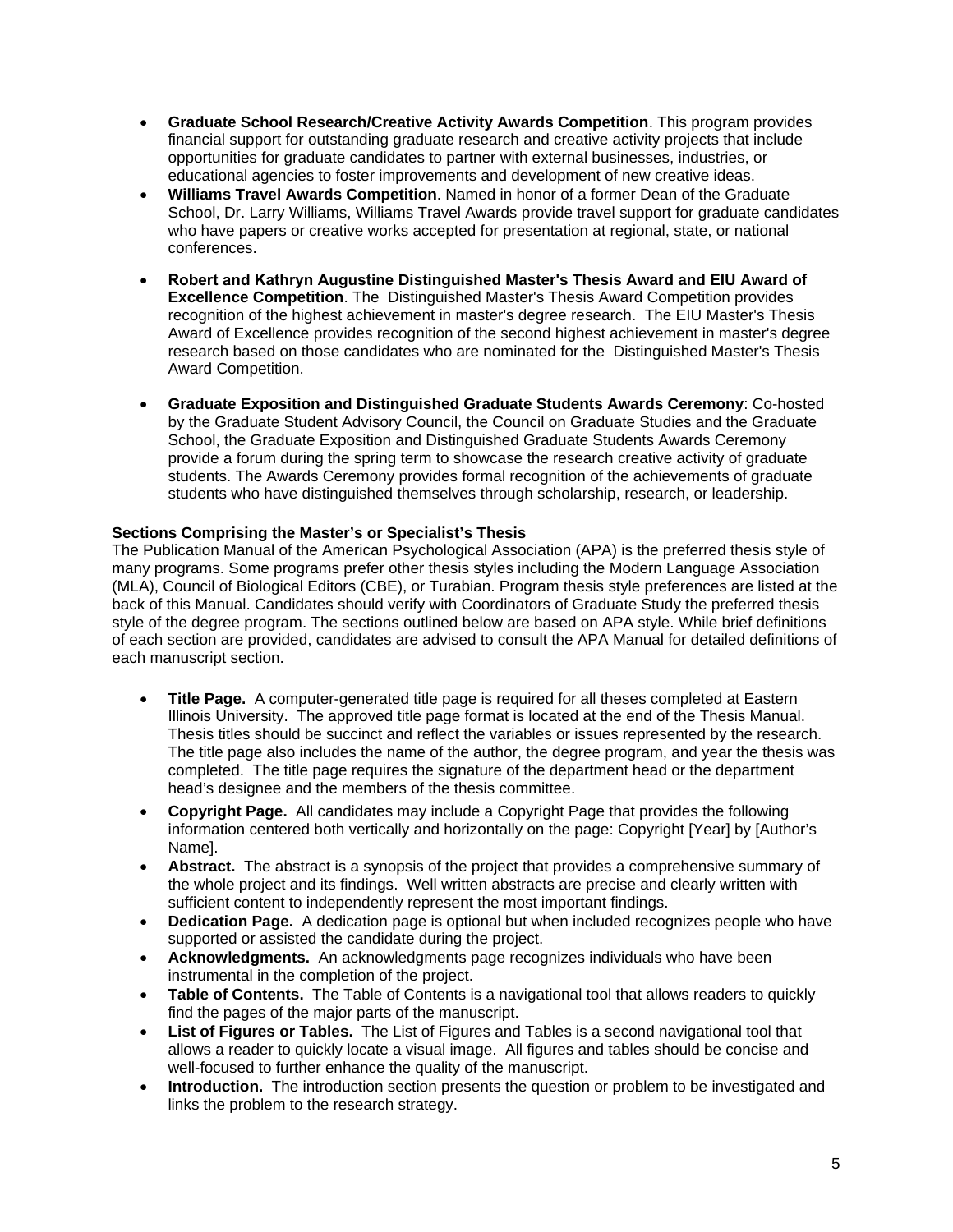- **Literature Review.** The literature review provides a summary of the current status of the problem being studied. There should be a logical relationship between prior investigations and the current research.
- **Methodology.** The methodology section provides details on how the investigation was conducted.
- **Results.** The results section offers a summary of the data collected and its interpretation.
- **Discussion.** The discussion offers an evaluation and explanation of the findings of the study and offers guidance for additional research.
- **Conclusions.** The concluding section of the project provides an opportunity to state the author's confirmation of the original question or failure to confirm the original problem.
- **References.** The References section includes an alphabetical listing of all of the literature citations that were used within the content chapters of the thesis.
- **Appendices.** The use of appendices is indicated when a detailed description or summary of an issue or entity is important to understand or evaluate the project.

#### **Production and Formatting Guidelines for Final Deposit**

- **Paper Qualit**y. Bound original copies of the thesis may be printed or copied; however, each original must be completed on paper meeting the following standards: 20-pound weight; at least 25% cotton bond; acid-free and designated archival quality (the term "archival quality" will be noted somewhere on the product's packaging.)
- **Font**. A minimum font size of 10 points is required. Standard fonts such as Arial, Times New Roman, or Courier are recommended.
- **Margins**. Margins for typed text must be one-and-one-half inches on the left and one inch on the remaining sides. Copies of recorder tracings and spectra in technical fields may exceed the top, bottom, and right margins; however, a one-and-one-half inch left margin must be provided to insure sufficient space for binding of the thesis.
- **Spacing.** Standard double spacing is required for the entire document including the References section. Exceptions include materials appearing in tables, figures, or appendices.
- **Loose-leaf Originals**. Each original must be submitted loose-leaf in separate envelopes. Folded, punched, stapled, inserted, or clamped pages will not be accepted.
- **Photographs.** Quality digital photographs are required.
- **Digital Image Output.** A digital image output must contain all of the information required for the project. A black-and-white or color output is acceptable
- **Tables and Figures.** Tables and figures must be within the specified page margins. Table headings are normally placed on the top of the table. Figure captions are typically placed at the bottom of the figure. Both tables and figures must be legible. If color is used in figures or charts, then print copies must also be color.

#### **Completing the Thesis—Program Requirements**

Programs have individualized requirements for completing the thesis and candidates should review these requirements with the thesis director.

- **Oral Defense.** The candidate may be required to formally present the completed project to the committee or to members of the program or university community during an oral thesis defense. Guidelines for preparation and completion of the oral defense should be reviewed with the director.
- **Examinations.** The candidate may be required to complete comprehensive examinations or other program requirements in addition to completion of the thesis project. Candidates should verify all final requirements with the director.
- **Completed Thesis.** The candidate typically fulfills the program's requirements for completion of the thesis project upon completion of the final draft with all required changes, the oral defense, and/or the examination. Departments may require signature approval on a specific form prior to submission of the Certificate of Comprehensive Knowledge. Departments may also require signatures on the Title Page as part of the thesis completion process.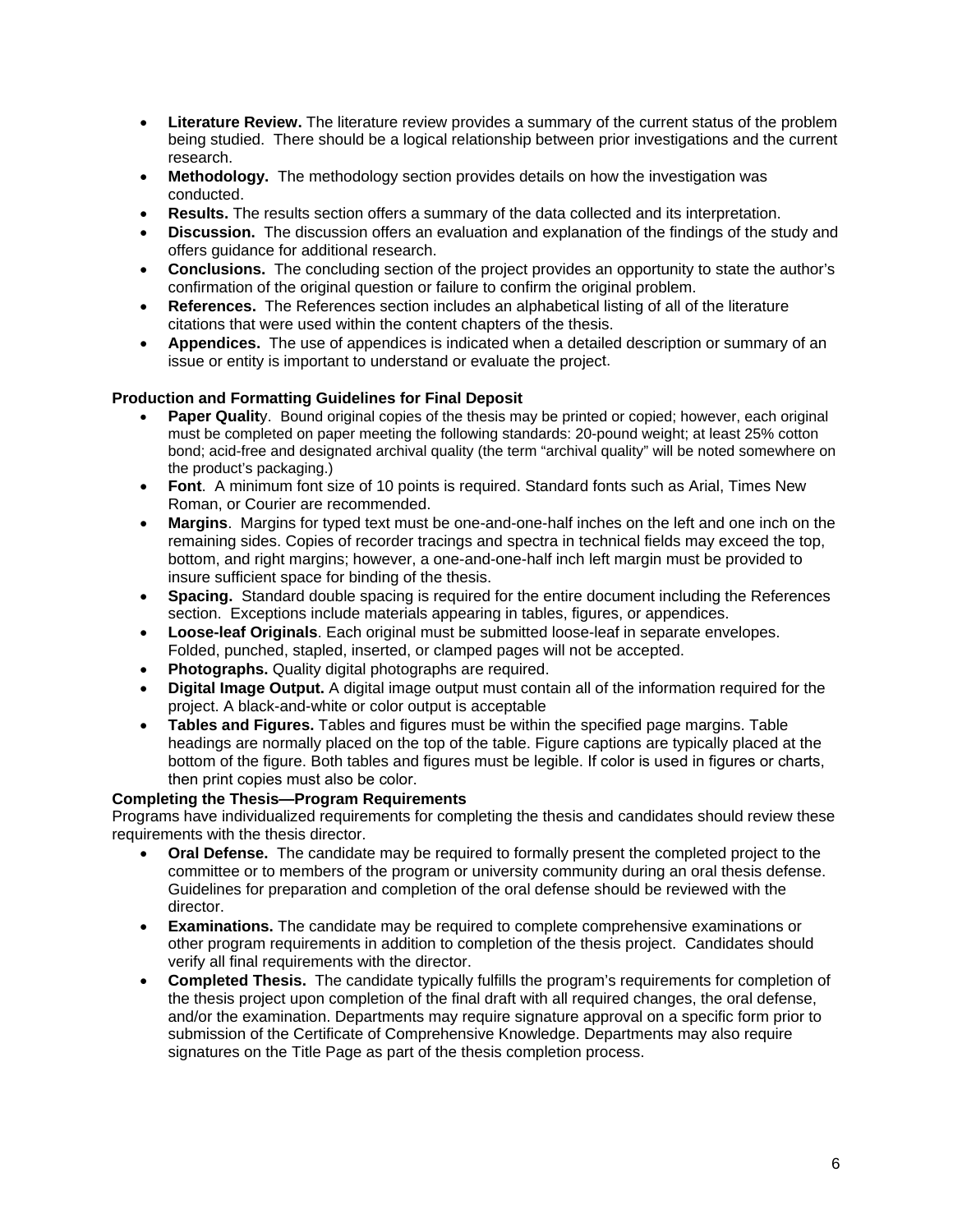#### **Completing the Thesis--Graduate School Requirements (refer to the Graduate School web site to access all forms)**

- **Binding Request Form & Binding Payment.** The candidate completes the Binding Request Form and submits payment for the requested number of bound thesis paper copies to the Cashier's Office. Two bound copies to be deposited in Booth Library are required by the Graduate School. Additional bound copies may be requested by the department or committee. A fee will be charged to the candidate for each bound copy. The Binding Request Receipt from the Cashier's Office authorizes the Library to make the requested number of bound copies of the thesis. The student takes the Binding Request Receipt to the Library. In addition to the two bound copies you may also choose to send a digital copy to thekeep@eiu.edu.
- **Thesis Deposit Certificate.** Booth Library will submit the Deposit Certificate online to the Graduate School's certification officer, the candidate will receive an email confirmation that the certification officer received the submission.
- **Thesis Maintenance and Reproduction Certificate or Thesis Withholding Request Form.** At the time the candidate provides the completed thesis to Booth Library, the candidate also completes the Thesis Maintenance and Reproduction Certificate. The candidate's maintenance approval signature gives the University a royalty-free license to maintain the thesis as part of its Booth Library collection. The candidate's reproduction approval signature gives the University Library permission to lend the thesis to a reputable college or university for the purpose of copying it for inclusion in that institution's library or research holdings. The Thesis Withholding Request Form permits the library to withhold access to the thesis for a designated period not to exceed two years. After the designated period, the Library has permission to make the thesis available to other scholars via print and technology methods.
- **Title Page.** Please secure your thesis committee's signatures and submit the title page with your printed thesis to the library. Please type in all fields with the exception of the signature fields before printing, if your browser does not support pdf forms, try opening the document with Acrobat Reader or Professional to activate the form fields. •

#### **Program Thesis Style Preferences**

| Art                                   | Master of Arts in Art and<br>Option in Art Education                                                          | APA <sup>1</sup> |
|---------------------------------------|---------------------------------------------------------------------------------------------------------------|------------------|
| <b>Biological Sciences</b>            | Master of Science in Biological Sciences<br>Master of Science in Natural Sciences<br>Concentration in Biology | CBE <sup>2</sup> |
|                                       |                                                                                                               | CBE              |
| <b>Business</b>                       | Master of Business Administration                                                                             | APA              |
| Chemistry                             | Master of Science in Chemistry<br>Master of Science in Natural Sciences                                       | APA              |
|                                       | Concentration in Physical Sciences                                                                            | <b>APA</b>       |
| <b>Communication Disorders</b>        | Master of Science in Communication                                                                            |                  |
|                                       | & Sciences Disorders & Sciences                                                                               | <b>APA</b>       |
| <b>Communication Studies</b>          | Master of Arts in Communication Studies and<br>Option in Community College Pedagogy                           | APA              |
| Counseling and Student<br>Development | Master of Science in College Student Affairs<br>Master of Science in Counseling                               | APA              |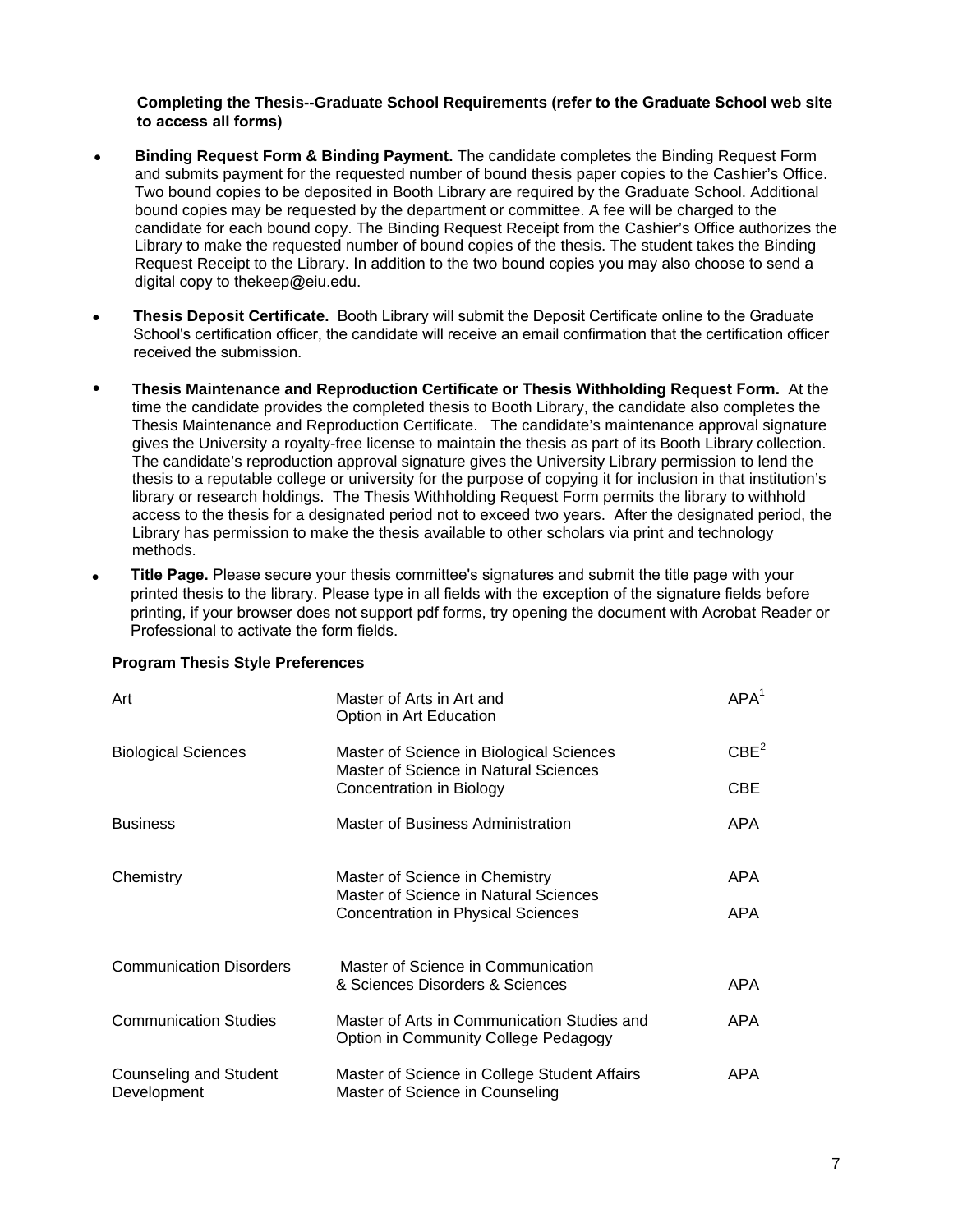| Early Childhood, Elementary<br>& Middle Level Education | Master of Science in Education in<br><b>Elementary Education</b>                                                                                                 | <b>APA</b>                                   |
|---------------------------------------------------------|------------------------------------------------------------------------------------------------------------------------------------------------------------------|----------------------------------------------|
| Economics                                               | Master of Arts in Economics                                                                                                                                      | <b>APA</b>                                   |
| <b>Educational Leadership</b>                           | Master of Science in Education in<br><b>Educational Leadership</b><br>Specialist's in Educational Leadership                                                     | APA/Turabian<br>APA/Turabian                 |
| English                                                 | Master of Arts in English                                                                                                                                        | MLA <sup>3</sup>                             |
| Family & Consumer<br>Sciences                           | Master of Science in<br>Family & Consumer Sciences<br>Master of Science in Dietetics<br>Master of Arts in Gerontology                                            | APA <sup>4</sup><br><b>APA</b><br><b>APA</b> |
| Geology/Geography                                       | Professional Science Master's in<br><b>Geographic Information Sciences</b><br>Master of Science in Natural Sciences<br><b>Concentration in Physical Sciences</b> | <b>APA</b><br><b>APA</b>                     |
| History                                                 | Master of Arts in History<br>Option in Historical Administration                                                                                                 | Turabian<br>Turabian                         |
| Kinesiology & Sports Studies                            | Master of Science in Kinesiology and Sports Studies                                                                                                              | <b>APA</b>                                   |
| <b>Mathematics</b>                                      | Master of Arts in Mathematics<br>Option Elementary/Middle School Education<br><b>Option Secondary Mathematics Education</b>                                      | <b>APA</b><br><b>APA</b><br><b>APA</b>       |
| Music                                                   | Master of Arts in Music and<br>Option in Music Education                                                                                                         | <b>APA</b>                                   |
| <b>Political Science</b>                                | Master of Arts in Political Science                                                                                                                              | APA                                          |
| Psychology                                              | Master of Arts in Clinical Psychology<br>Specialist's in School Psychology                                                                                       | <b>APA</b><br><b>APA</b>                     |
| <b>Special Education</b>                                | Master of Science in Education in<br><b>Special Education</b>                                                                                                    | <b>APA</b>                                   |
| Technology                                              | Master of Science in Technology<br>Master of Science in Sustainable Energy                                                                                       | <b>APA</b><br><b>APA</b>                     |

<sup>1</sup>APA: American Psychological Association<br><sup>2</sup>CBE: Council of Biological Editors<br><sup>3</sup>MLA: Modern Language Association<br><sup>4</sup>The School of Family & Consumer Sciences offers an alternative to the standard thesis format described in this Manual. Candidates should contact the Coordinator of Graduate Studies regarding implementation and use of the alternative format.

#### **References**

Carlin, D., and Denecke, D., (2008). *Best Practices in Graduate Education for the Responsible Conduct of Research.* Washington D. C.: The Council of Graduate Schools.